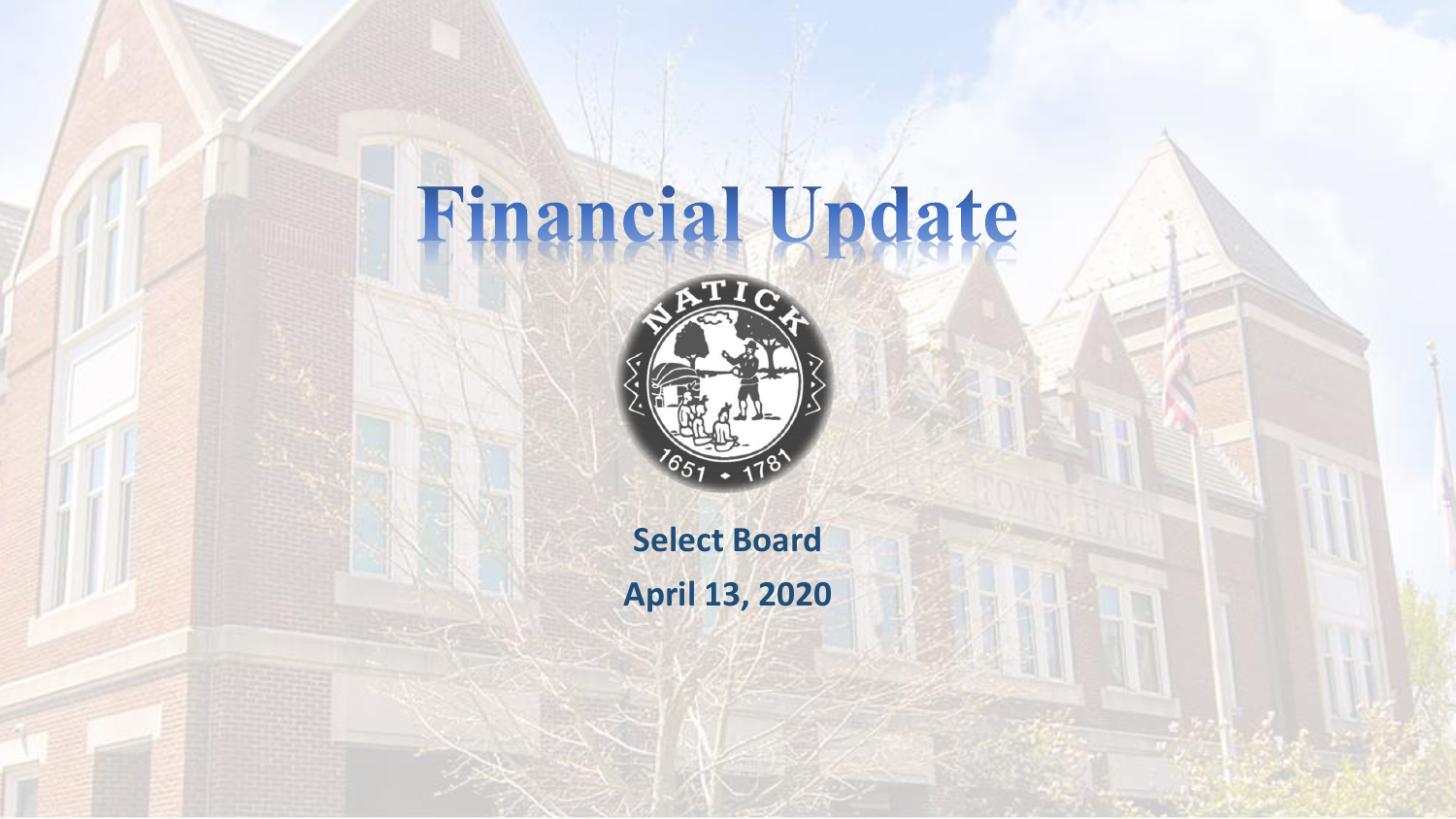### **Presentation Goals**

- **Provide an update on FY20's year-end projection**
- **Preview the FY21 financial picture so we can begin to plan**
- **Define next steps and issues on the horizon**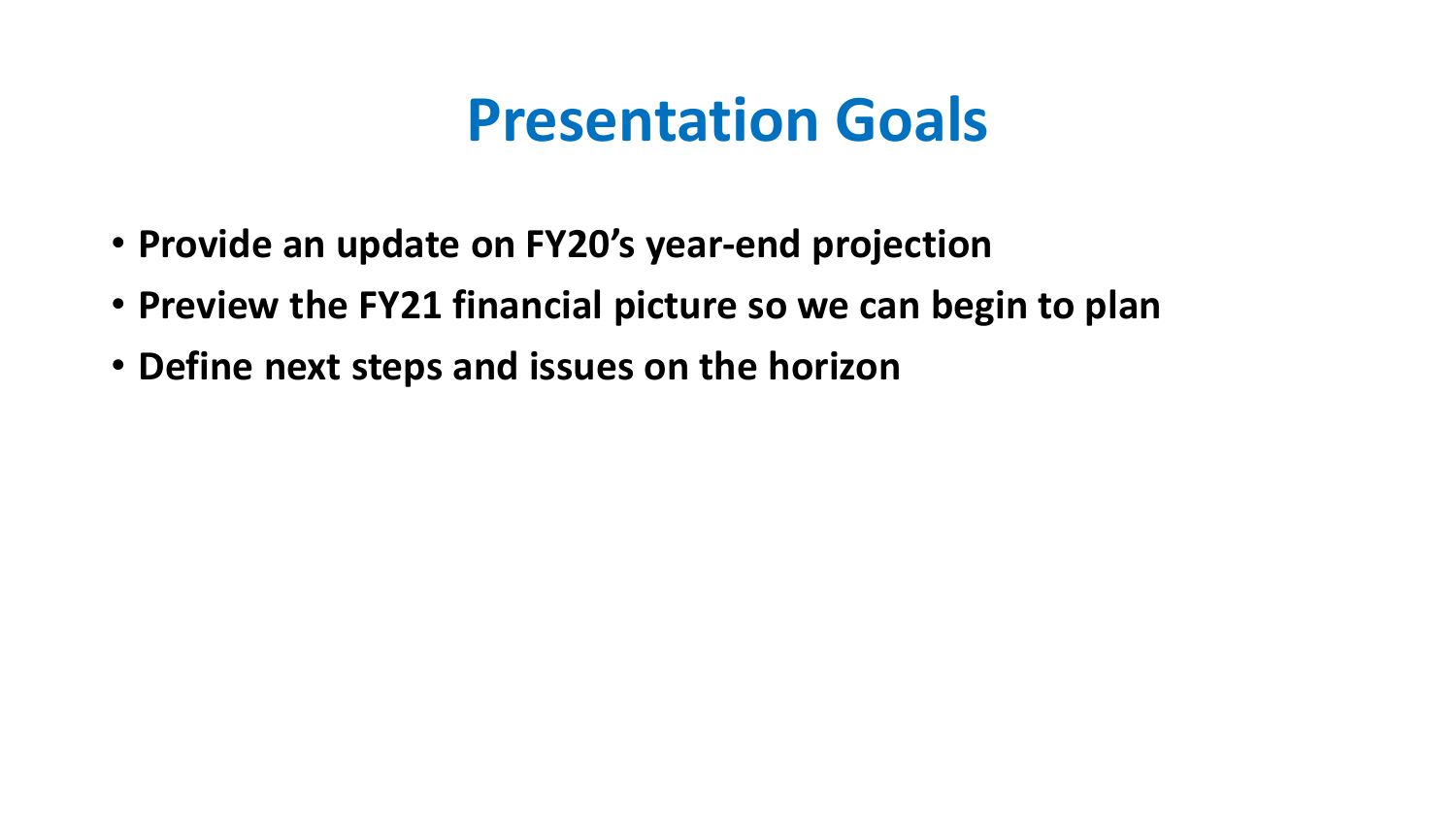#### **FY20 Year-End Projection Overview**

**Year-End projected Surplus/(Deficit) \$158,278**

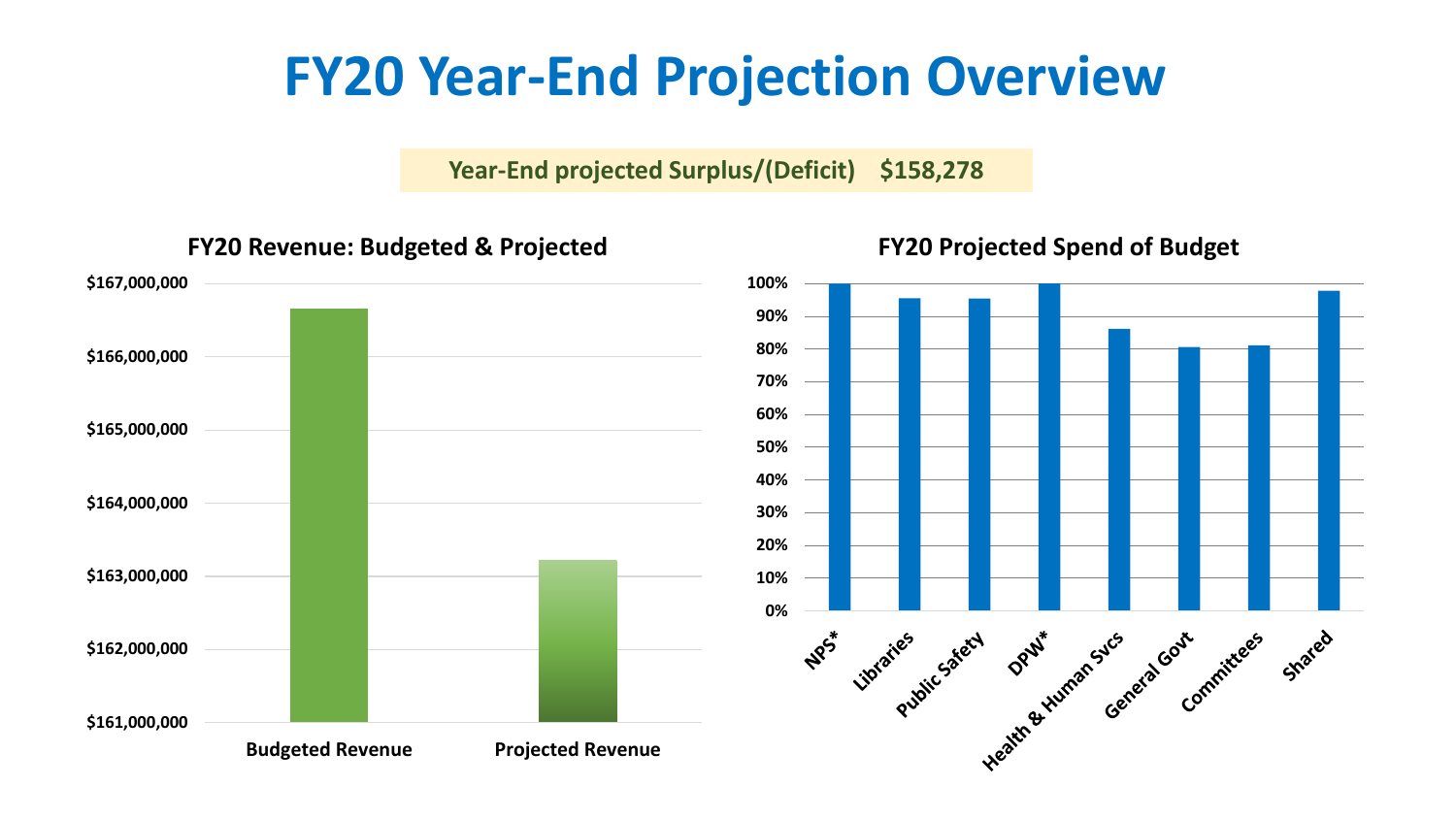#### **FY20 Year-End Expense Projections**

| Appropriation                              | <b>Account</b>             | <b>FY20 Budget</b> | <b>FY20 Est. Salaries</b> | FY20 Exp (4-6-20)        | <b>Projected Exp</b> | <b>Total</b> | <b>Available</b> | % Used |
|--------------------------------------------|----------------------------|--------------------|---------------------------|--------------------------|----------------------|--------------|------------------|--------|
| <b>Education &amp; Learning</b>            | <b>NPS</b>                 | 67,810,346         |                           |                          |                      | 67,810,346   |                  | 100%   |
| <b>Education &amp; Learning</b>            | <b>Keefe Tech</b>          | 1,554,748          |                           | $\overline{\phantom{a}}$ |                      | 1,554,748    |                  | 100%   |
| <b>Education &amp; Learning</b>            | Morse Library              | 2,357,551          | 1,932,557                 | 319,865                  | 38,274               | 2,290,696    | 66,855           | 97%    |
| <b>Education &amp; Learning</b>            | <b>Bacon Library</b>       | 190,792            | 112,277                   | 24,686                   | 7,683                | 144,646      | 46,146           | 76%    |
| <b>Public Safety</b>                       | <b>Emergency Mgmt</b>      | 39,100             | 562                       | 21,935                   | 7,571                | 30,068       | 9,032            | 77%    |
| <b>Public Safety</b>                       | Parking Enf                | 218,977            | 81,184                    | 98,053                   | 2,338                | 181,575      | 37,402           | 83%    |
| <b>Public Safety</b>                       | Police                     | 7,634,780          | 6,898,706                 | 191,969                  | 93,114               | 7,183,788    | 450,992          | 94%    |
| <b>Public Safety</b>                       | Fire                       | 8,909,446          | 8,458,321                 | 134,201                  | 54,756               | 8,647,278    | 262,168          | 97%    |
| <b>DPW</b>                                 | Combined                   | 8,913,228          | 3,844,989                 | 3,470,900                | 1,906,862            | 9,222,750    | (309, 522)       | 103%   |
| Community & Health Svcs Community Services |                            | 2,039,366          | 1,318,182                 | 255,540                  | 132,754              | 1,706,476    | 332,890          | 84%    |
| Community & Health Svcs Board of Health    |                            | 674,254            | 588,669                   | 35,870                   | 8,793                | 633,332      | 40,922           | 94%    |
| Admin. Support Svcs                        | <b>BOS/TA</b>              | 2,761,776          | 991,312                   | 218,662                  | 849,425              | 2,059,399    | 702,377          | 75%    |
| Admin. Support Svcs                        | <b>Personnel Board</b>     | 1,000              |                           |                          |                      |              | 1,000            | 0%     |
| Admin. Support Svcs                        | <b>Town Report</b>         | 4,100              |                           | 3,377                    |                      | 3,377        | 723              | 82%    |
| Admin. Support Svcs                        | Legal                      | 512,100            |                           | 186,447                  | 62,149               | 248,596      | 263,504          | 49%    |
| Admin. Support Svcs                        | Finance                    | 1,592,275          | 1,086,172                 | 148,358                  | 117,901              | 1,352,431    | 239,844          | 85%    |
| Admin. Support Svcs                        | IT.                        | 1,464,138          | 362,225                   | 727,511                  | 115,755              | 1,205,491    | 258,647          | 82%    |
| Admin. Support Svcs                        | Town Clerk                 | 325,335            | 280,194                   | 13,634                   | 500                  | 294,328      | 31,007           | 90%    |
| Admin. Support Svcs                        | Elections                  | 110,500            | 25,256                    | 32,077                   | 14,947               | 72,280       | 38,220           | 65%    |
| Admin. Support Svcs                        | Sealer W&M                 | 31,390             |                           |                          |                      | 31,390       |                  | 100%   |
| Admin. Support Svcs                        | Comm Eco Dev               | 963,456            | 962,394                   | 24,506                   | 6,056                | 992,956      | (29, 500)        | 103%   |
| Committees                                 | Fin Com                    | 37,800             |                           | 17,177                   |                      | 17,177       | 20,623           | 45%    |
| Committees                                 | <b>Disability Com</b>      | 750                | $\overline{\phantom{a}}$  | 55                       |                      | 55           | 695              | 7%     |
| Committees                                 | Art Council                | 700                | $\overline{\phantom{a}}$  | 194                      |                      | 194          | 506              | 28%    |
| Committees                                 | <b>Historical Com</b>      | 750                | $\overline{\phantom{a}}$  |                          |                      |              | 750              | 0%     |
| Committees                                 | <b>Historical Dist Com</b> | 550                | $\overline{\phantom{a}}$  | 421                      |                      | 421          | 129              | 77%    |
| Committees                                 | Affordable Housing         | 80,000             | $\overline{\phantom{a}}$  | 80,000                   |                      | 80,000       |                  | 100%   |
| Shared                                     | Employee Fringe            | 16,756,666         | $\sim$                    | 16,086,366               |                      | 16,086,366   | 670,300          | 96%    |
| Shared                                     | Prop & Liab Ins            | 847,150            |                           | 847,150                  |                      | 847,150      |                  | 100%   |
| Shared                                     | Pension                    | 10,050,826         |                           | 10,050,826               |                      | 10,050,826   |                  | 100%   |
| Shared                                     | Non Con Pension            | 19,726             | $\overline{\phantom{a}}$  |                          |                      | 19,481       | 245              | 99%    |
| Shared                                     | Debt Service               | 16,626,732         | $\overline{\phantom{0}}$  |                          |                      | 16,626,732   |                  | 100%   |
| Shared                                     | <b>Reserve Fund</b>        | 250,000            |                           |                          |                      |              | 250,000          |        |
| Shared                                     | <b>Facilities Mgmt</b>     | 3,490,001          | 2,664,374                 | 384,490                  | 302,721              | 3,351,585    | 138,416          | 96%    |
| <b>TOTAL</b>                               |                            | 156,270,309        | 29,607,373                | 33,374,270               |                      | 152,745,939  | 3,524,370        | 98%    |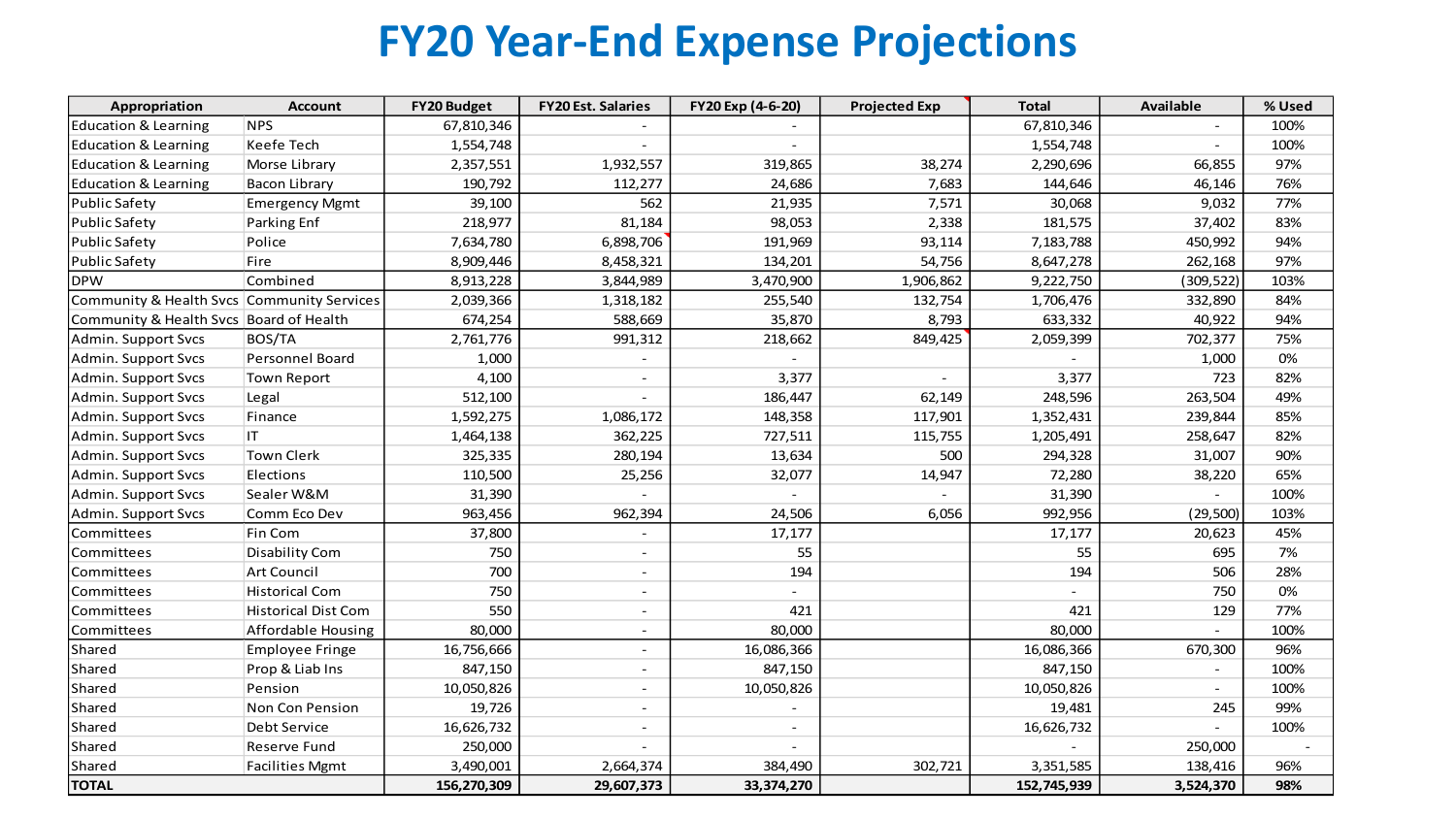## **FY20 Local Receipt Projection Detail**

| <b>Local Receipts</b>                      |          |                        |     |                                       |    |                  |    |                     |  |
|--------------------------------------------|----------|------------------------|-----|---------------------------------------|----|------------------|----|---------------------|--|
|                                            |          | <b>Actual</b>          |     | <b>Budget</b>                         |    | <b>WIP</b>       |    | <b>WIP - Budget</b> |  |
| Receipt                                    |          | FY 2019                |     | FY 2020                               |    | FY 2020          |    |                     |  |
| Motor Vehicle                              | \$       | $5,692,328$ \$         |     | $6,000,000$ \$                        |    | $5,447,671$   \$ |    | (552, 329)          |  |
| <b>Other Excise</b>                        | \$       | $2,519,609$ \$         |     | $2,413,100$ \$                        |    | 2,024,316        | \$ | (388, 784)          |  |
| Penalties & Interest Taxes/Excise          | \$       | 300,949 \$             |     | 394,350 \$                            |    | 186,903          | \$ | (207, 447)          |  |
| Payment in Lieu of Taxes                   | \$       | $37,771$ $\frac{1}{5}$ |     | $35,950$ $\frac{1}{5}$                |    | 28,037           | \$ | (7, 913)            |  |
| <b>Trash Disposal Charges</b>              | \$       | $1,130,631$ \$         |     | $1,217,500$ \$                        |    | 1,197,936        | \$ | (19, 564)           |  |
| <b>Other Charges for Services</b>          |          |                        |     |                                       |    |                  |    |                     |  |
| <b>Police Special Duty Service Charges</b> | \$       | $53,456$ \$            |     | 58,000 \$                             |    | 42,989           | \$ | (15, 011)           |  |
| <b>Ambulance Fees - Other Charges</b>      | \$       | $1,433,973$ \$         |     | 1,510,000 \$                          |    | 1,435,545        | \$ | (74, 455)           |  |
| <b>Rentals</b>                             |          |                        |     |                                       |    |                  |    |                     |  |
|                                            | \$<br>\$ | $57,521$ $\frac{1}{5}$ |     | $65,500$  \$                          |    | 44,308           | \$ | (21, 192)           |  |
| Recreation                                 |          | $205,478$ \$           |     | $125,000$  \$                         |    | 125,000          | \$ | ი                   |  |
| <b>Other Departmental Revenue</b>          |          |                        |     |                                       |    |                  |    |                     |  |
| <b>Other Departmental Revenue</b>          | \$       | $616,864$ \$           |     | $805,945$ \$                          |    | 443,676          | \$ | (362, 269)          |  |
| License/Permits                            | \$       | $2,915,637$ \$         |     | 2,917,495   \$                        |    | 1,650,365        | \$ | (1, 267, 130)       |  |
| <b>Special Assessments</b>                 | \$       | 6,182                  | I\$ | $8,600$  \$                           |    | 1,800            | \$ | (6,800)             |  |
| Fines/Forfeits                             | \$       | 114,133                | l\$ | $250,100$  \$                         |    | 90,426           | \$ | (159, 674)          |  |
| Investment Income                          | \$       | $1,171,264$ \$         |     | $1,450,000$ \$                        |    | 831,725          | \$ | (618, 275)          |  |
|                                            |          |                        |     |                                       |    |                  |    |                     |  |
| <b>Miscellaneous Recurring</b>             |          |                        |     |                                       |    |                  |    |                     |  |
| Tax Per Chap 59 Sec D                      | \$       | $943,219$ \$           |     | 650,000 \$                            |    | 650,000          | \$ |                     |  |
|                                            |          |                        |     |                                       |    |                  | \$ |                     |  |
| Miscellaneous Non-Recurring                |          |                        |     |                                       |    |                  |    |                     |  |
| Tax Title                                  | \$       | 450,300                |     |                                       | \$ |                  | \$ |                     |  |
| <b>Premiums on Bonds/BANs</b>              | \$       |                        |     |                                       | \$ |                  | \$ |                     |  |
| Other                                      | \$       | 10,428                 |     |                                       | \$ | 282,988          | \$ | 282,988             |  |
| <b>Total Estimated Receipts</b>            |          |                        |     | $$17,659,742 \mid $17,901,540 \mid $$ |    | 14,483,684 \$    |    | (3, 417, 857)       |  |

#### **Projection Notes:**

- **MVE** likely peaked in FY18; projections are modest based on major commitments
- **Other excise**  Realistic projections for Q4 on meals and hotels tax
- **Other dept. rev** Transactional revenue slow down anticipated
- **License/Permits** Reflects reduced permitting and inspections
- **Investment income**  Projected decrease accelerated construction schedules on KMS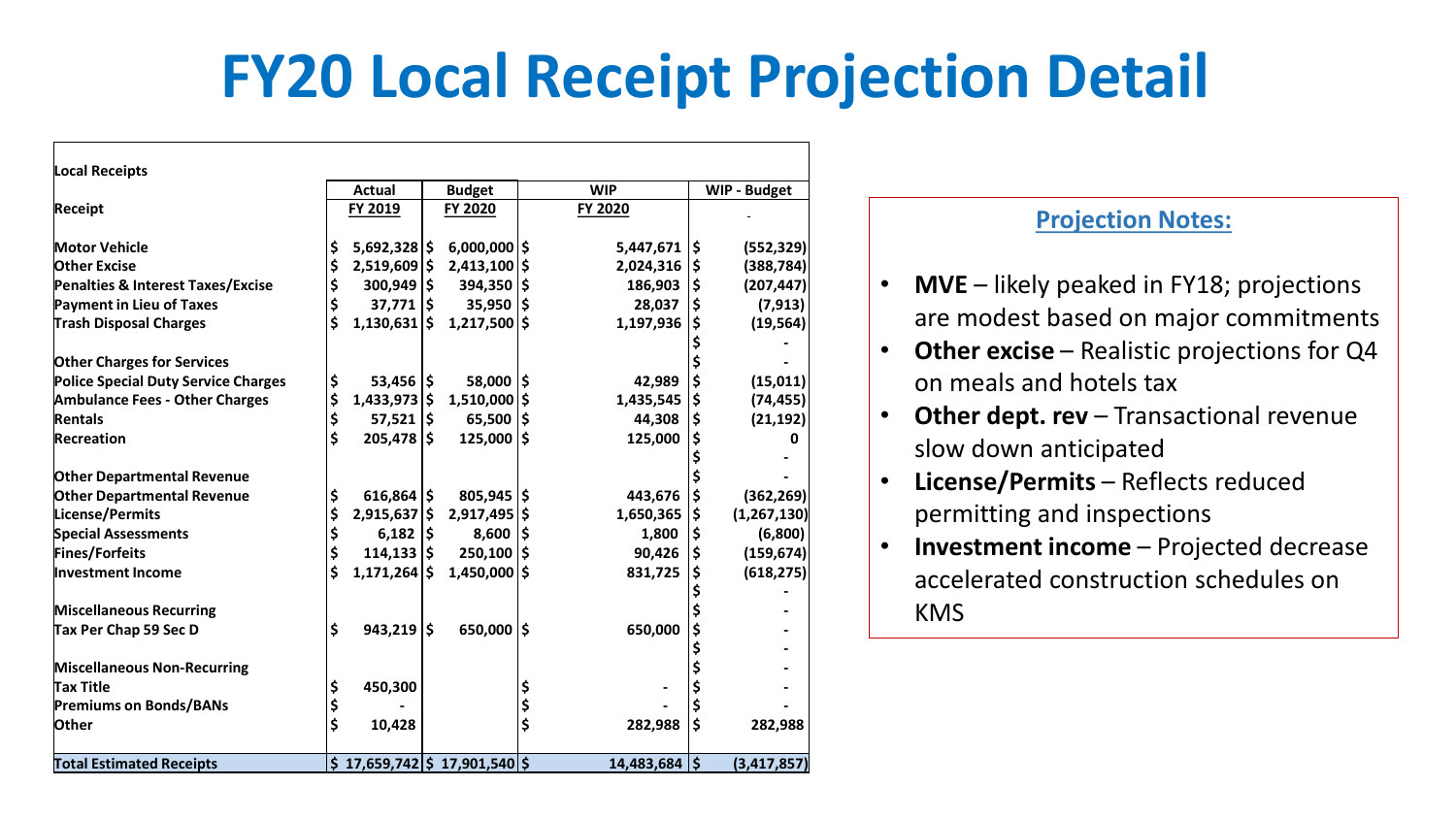**FY21 Financial Outlook Focus - Revenues from State Aid, Local Receipts, & Stabilization**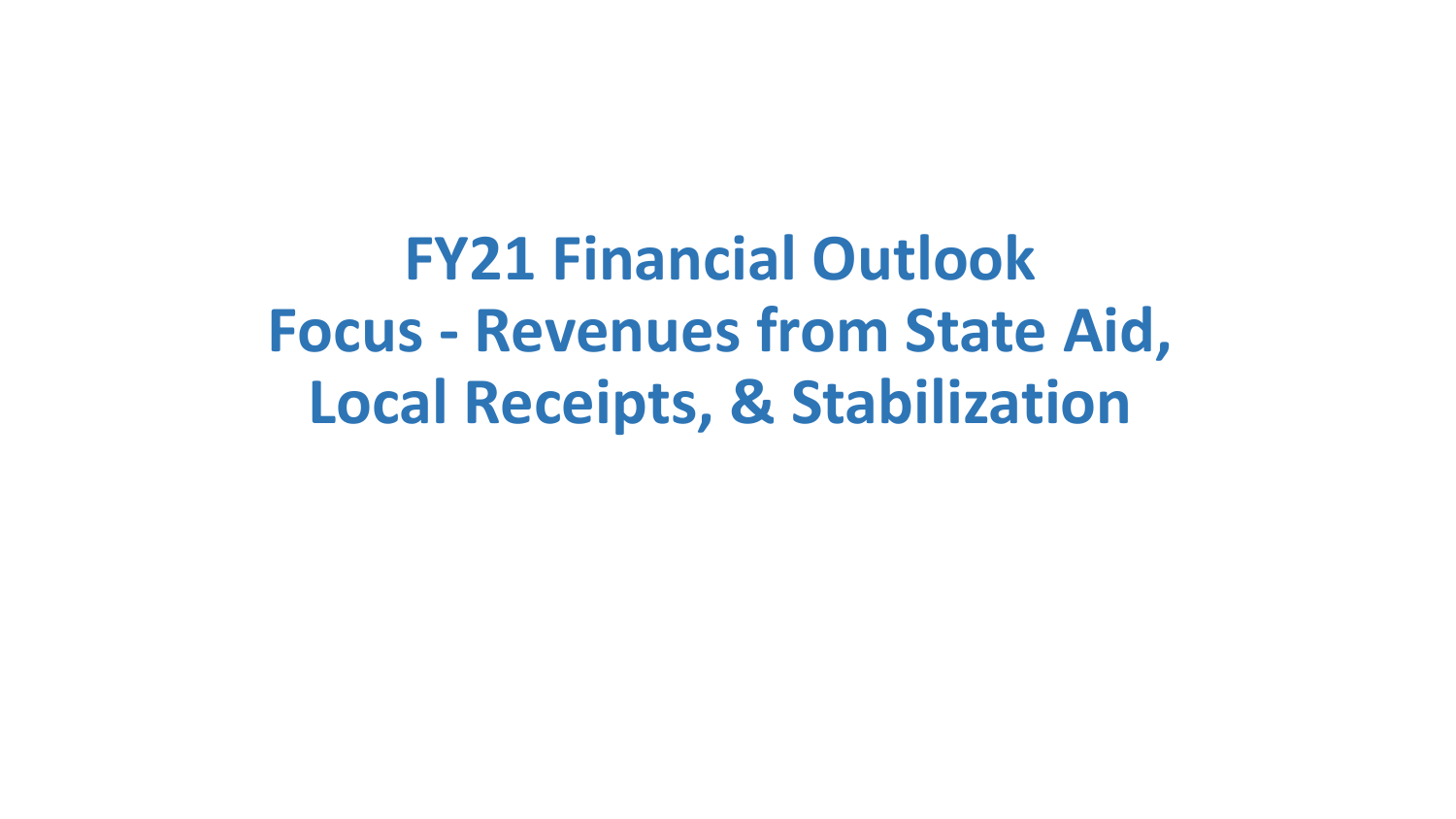## **Assumptions**

- Commitment to our employees and community services
- Components of budget all variable at this time and fluid as we are still in the middle of a pandemic
- Modeling changes as we receive and review new data points
- Lower amount of Free Cash based upon FY 20 projection
- This presentation addresses local receipts and state aid and projected FY 21 expenses.
- Future presentations will address tax levy, capital investments, and needs for liquidity as we analyze and refine data.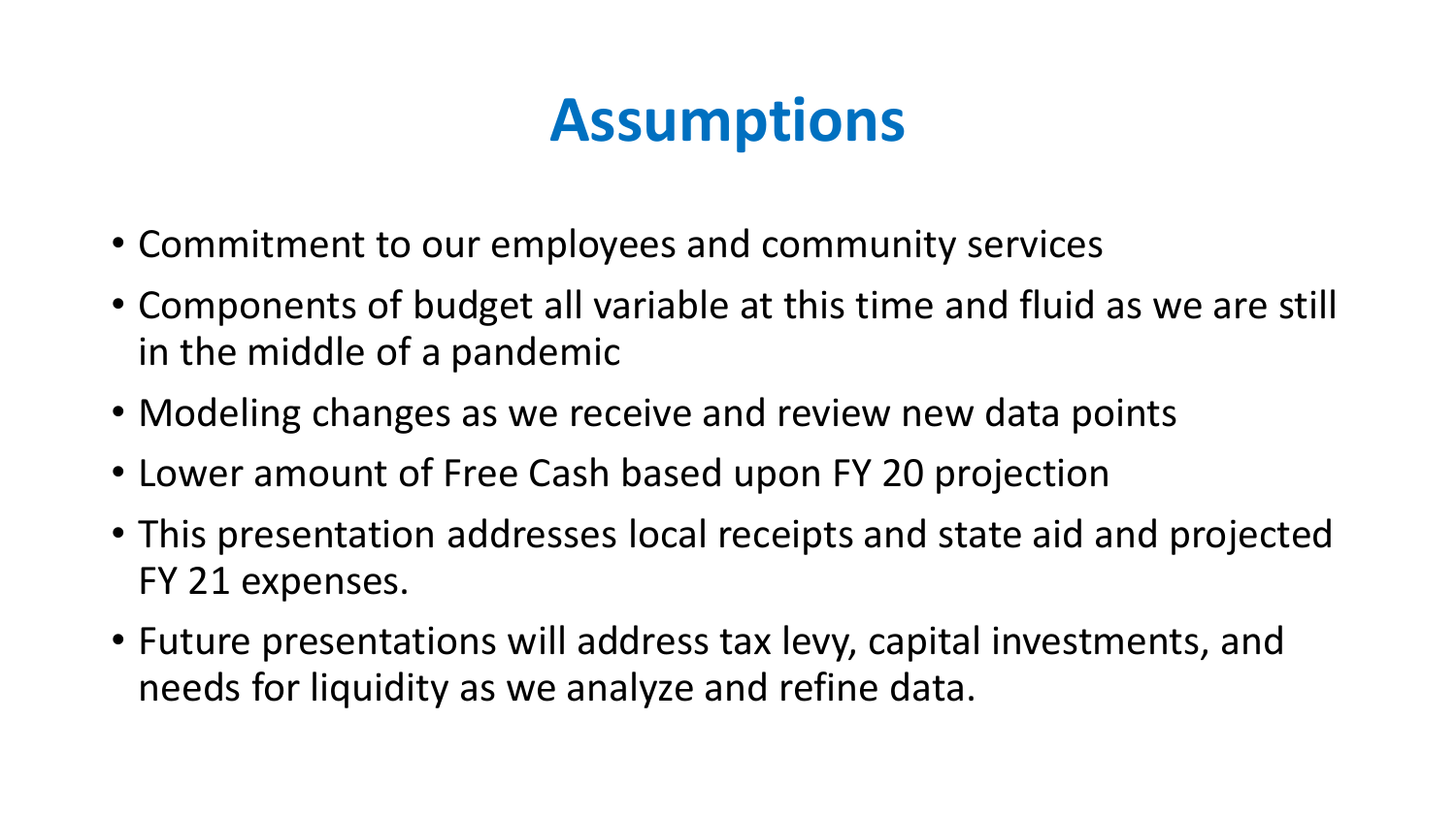#### **Projected Surplus/Deficit - Current FY21 Proposed Budget**

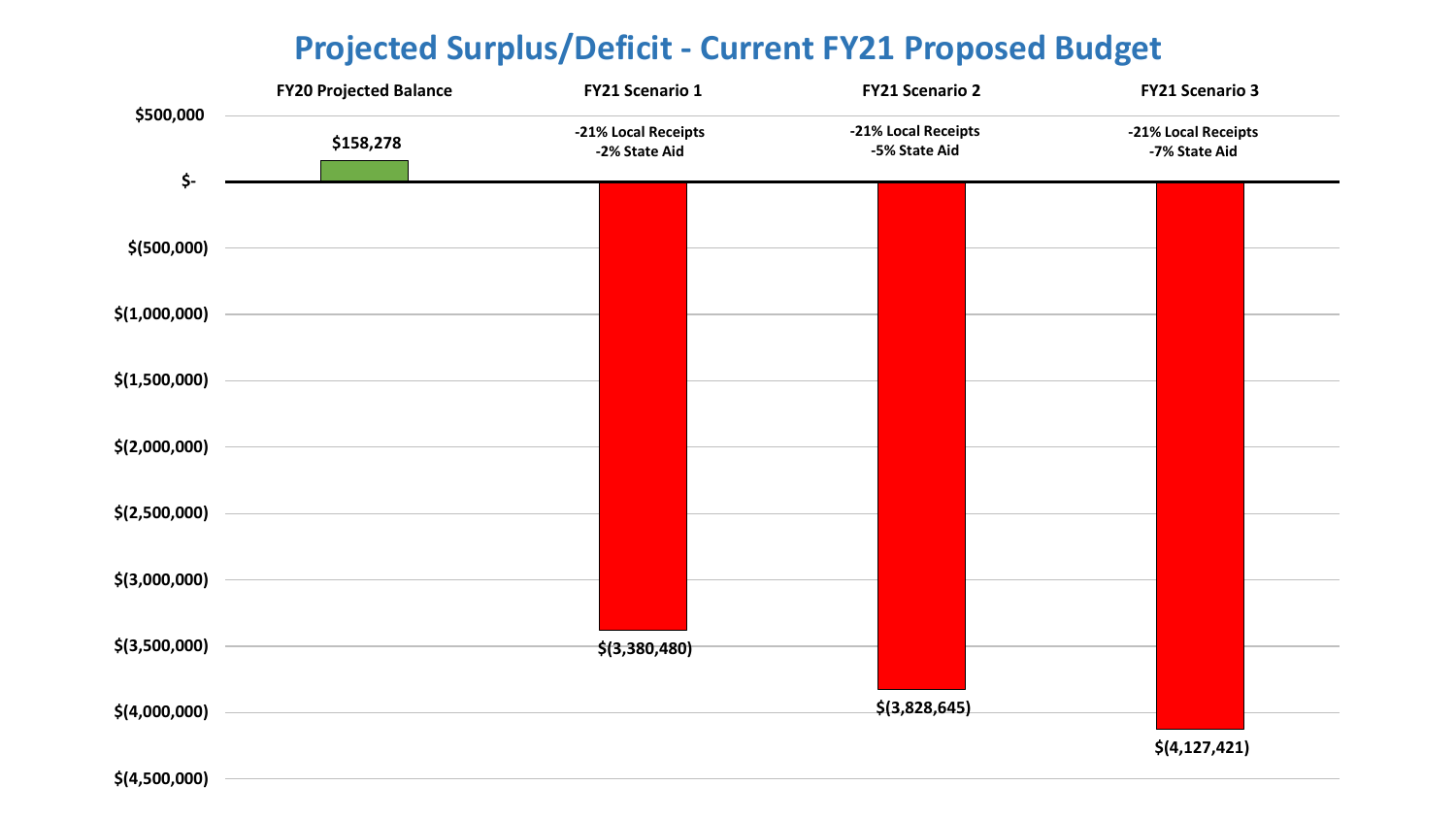### **Stabilization Fund Balances**

**Fund Balances FY20**

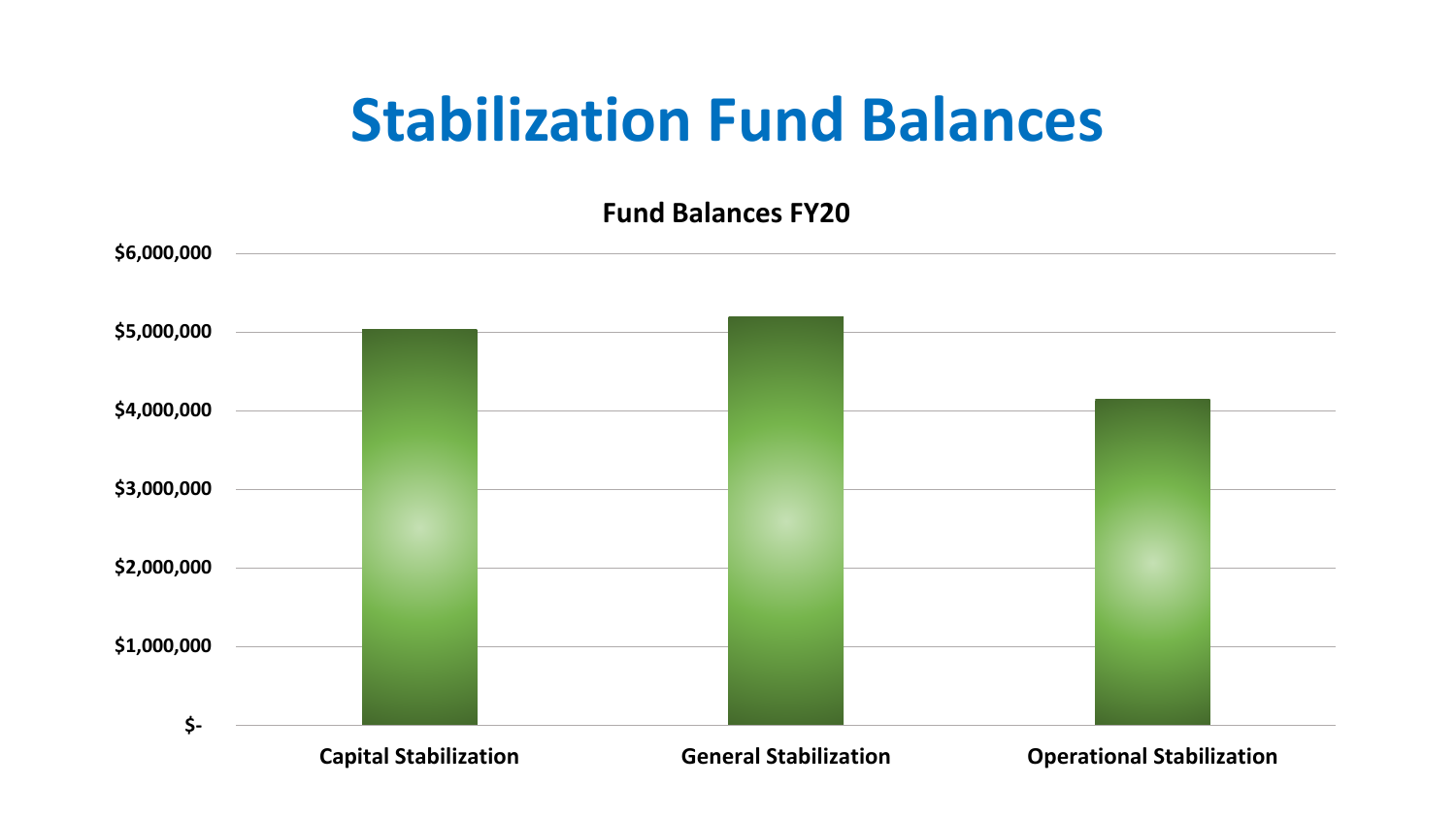# **Stabilization Scenario \$2M per FY for next 3 Fiscal Years**

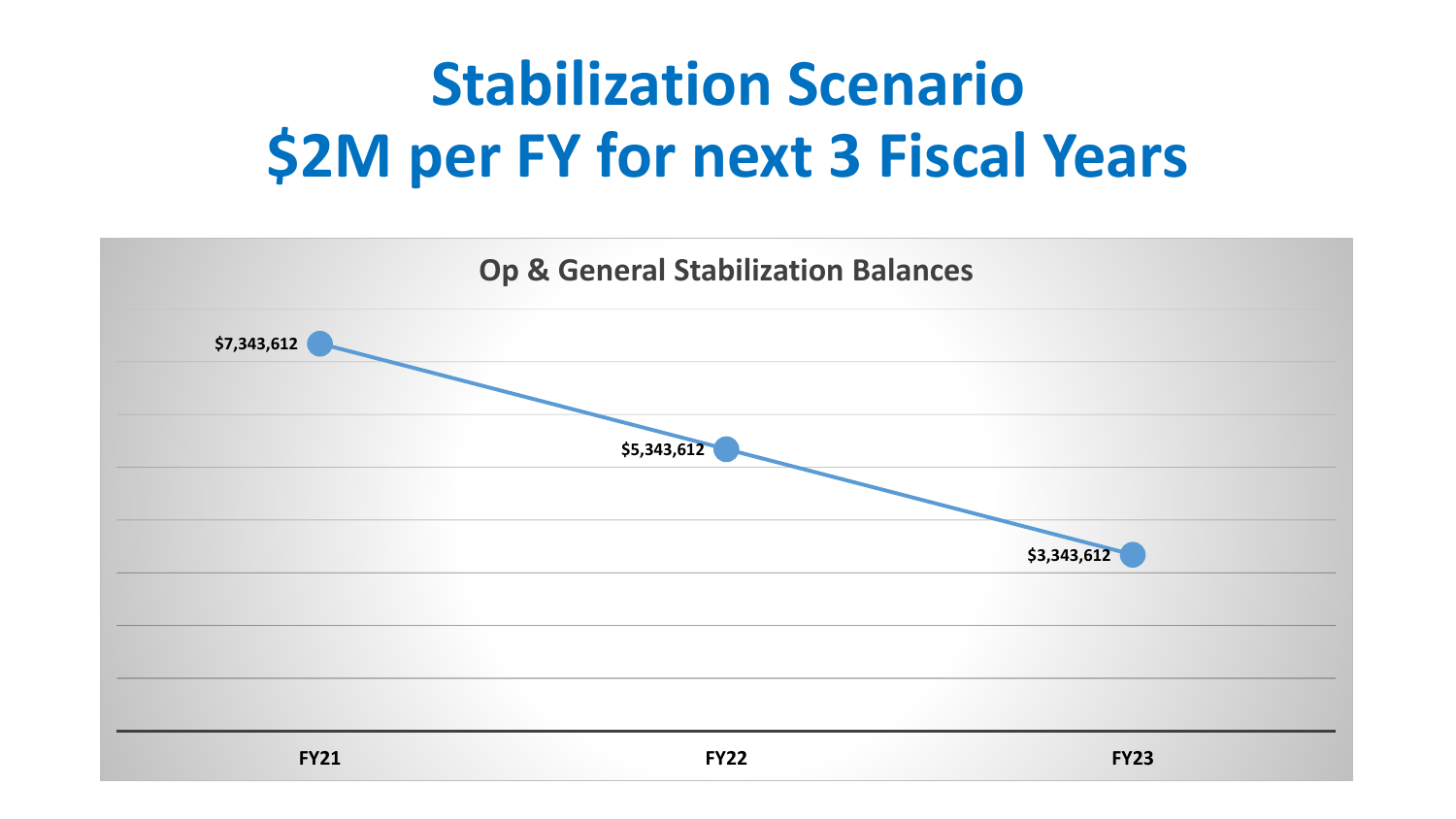#### **Historical Net State Aid & Local Receipt Trends**

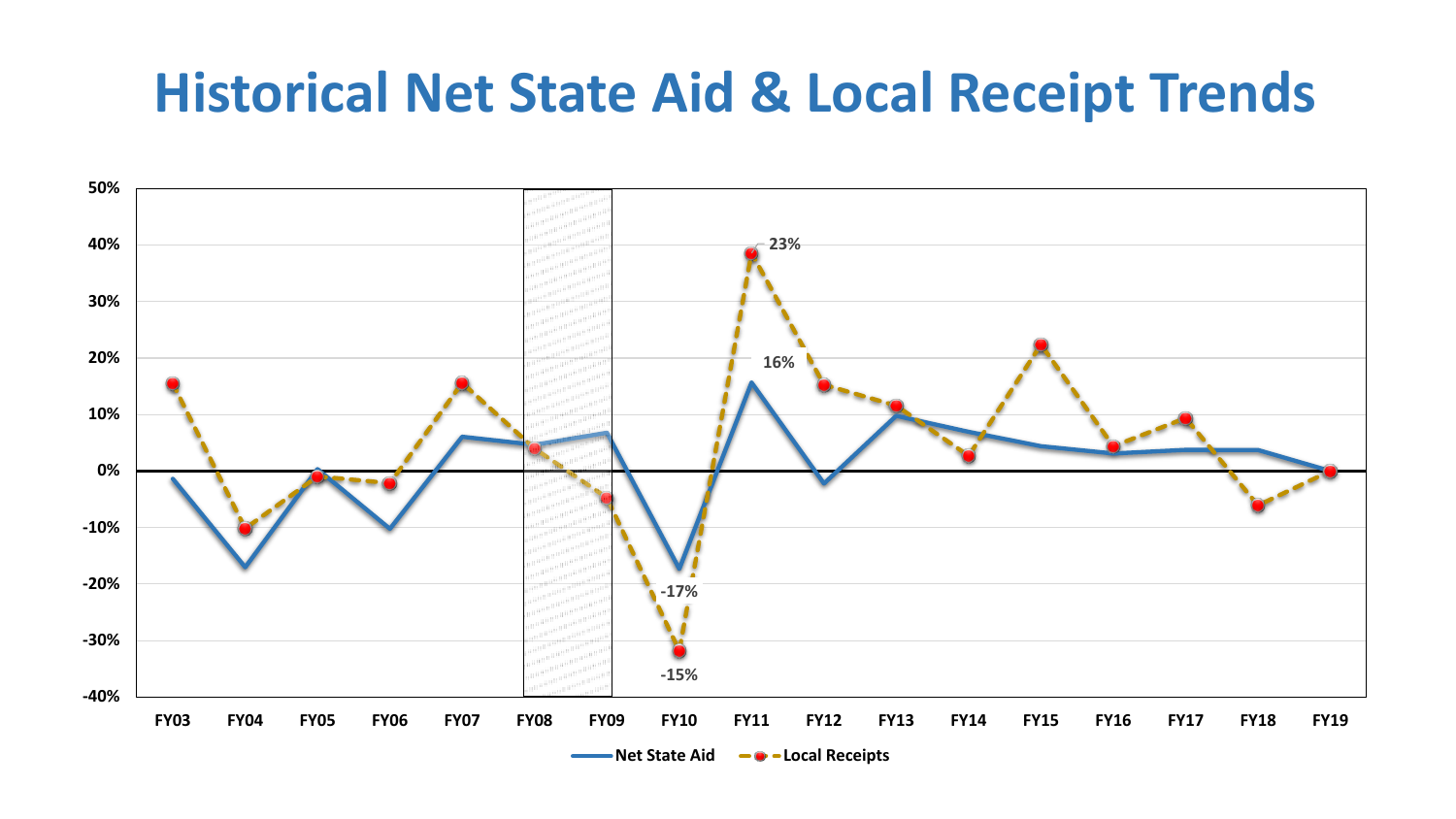#### **FY21 High Level Budget Outlook - Revenues**

|                               | 2021                      | 2021            | $B - S$     | $B - S$             |
|-------------------------------|---------------------------|-----------------|-------------|---------------------|
| <b>General Fund Revenues</b>  | Original<br><b>Budget</b> | <b>Scenario</b> |             | $$ (+/-)$ % $(+/-)$ |
| Tax Levy                      | 125,588,098               | 125,588,098     |             | 0.00%               |
| <b>State Aid</b>              | 15,214,202                | 14,191,878      | (1,022,324) | $-6.72%$            |
| Local Receipts                | 16,908,655                | 14,102,334      | (2,806,321) | $-16.60%$           |
| <b>Other Local Receipts</b>   |                           |                 |             |                     |
| <b>Indirects</b>              | 2,752,576                 | 2,752,576       |             | 0.00%               |
| <b>Free Cash</b>              | 4,500,000                 | 2,000,000       | (2,500,000) | $-55.56%$           |
| <b>Stabilization Fund (s)</b> | 1,861,500                 | 3,861,500       | 2,000,000   | 107.44%             |
| <b>Overlay Surplus</b>        | 1,000,000                 | 1,000,000       |             | 0.00%               |
| <b>Other Available Funds</b>  | 282,740                   | 282,740         |             | 0.00%               |
| <b>Total General Fund</b>     |                           |                 |             |                     |
| <b>Revenues</b>               | 168,107,771               | 163,479,126     | (4,328,645) | $-2.57%$            |

**Revised FY21 Revenue Highlights**

- Revenues decreases incorporate historical and current CV-19 impact
- State Aid projected to drop 5% from FY20. The decrease of 6.7% is from FY21 original budget to today.
- Local receipts projected to drop by 21% from FY20. The 16.6% is from FY21 original budget to today
- Local receipt projected decline: Reduction of MVE, Other excise, Ambulance, License/Permits, and Investment Income.
- Free Cash: Currently remains the same amount for operations @ \$2 million but dependent on how FY20 finishes. \$2.5M was placeholders from stabilization accounts and OPEB.
- Stabilization Includes \$2M of the General Stabilization Fund to support operations.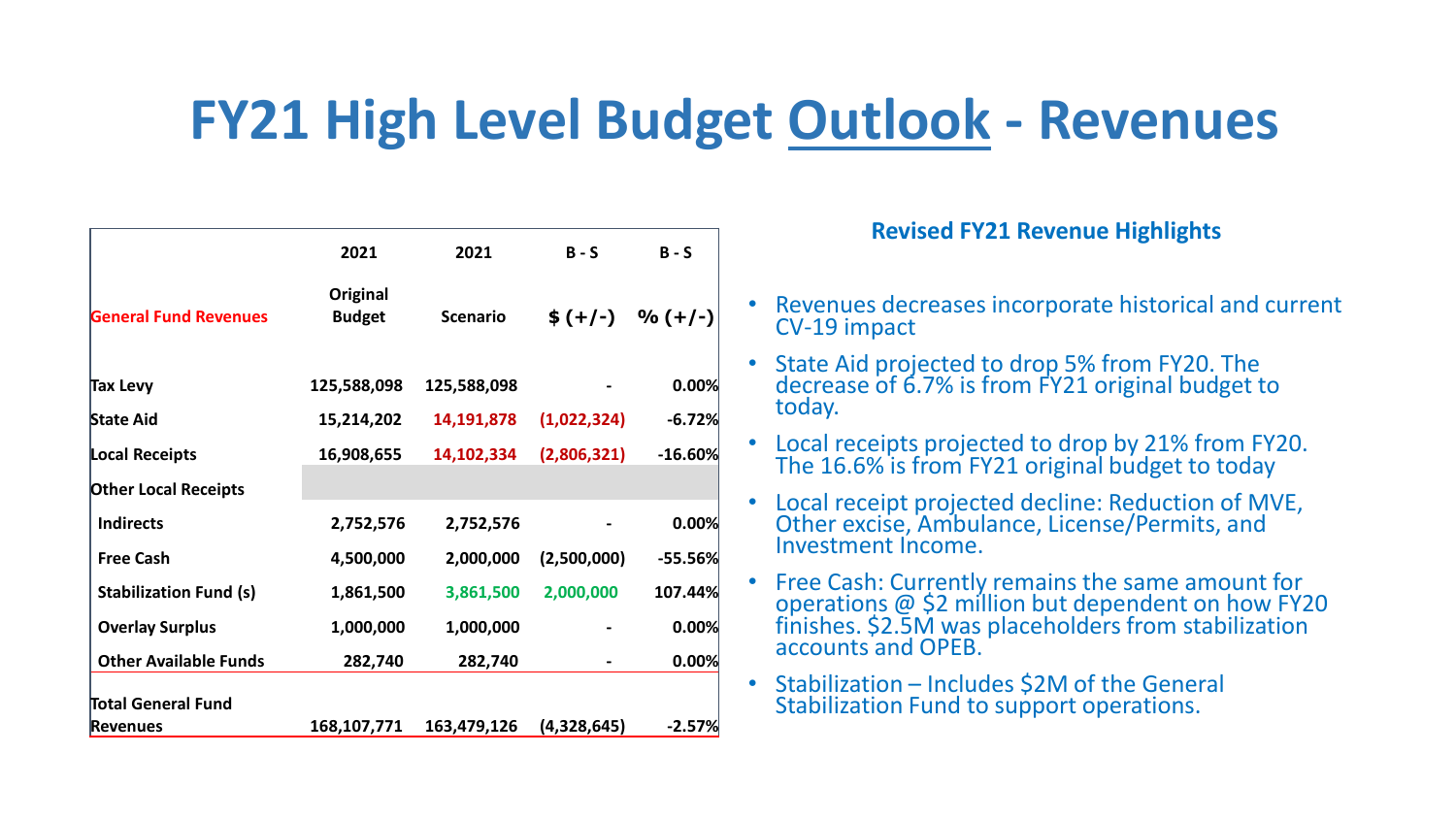#### **FY21 High Level Budget Outlook - Expenses**

| <b>General Fund Expenses</b>           | 2020          | 2021                   | 2021            |            |
|----------------------------------------|---------------|------------------------|-----------------|------------|
| <b>Education &amp; Learning</b>        | <b>Budget</b> | <b>Original Budget</b> | <b>Scenario</b> | $$ (+/-)$  |
| <b>Natick Public Schools</b>           | 67,810,346    | 71,203,231             | 69,654,674      | 1,844,328  |
| Keefe Tech                             | 1,554,748     | 1,345,498              | 1,345,498       | (209, 250) |
| Morse Institute Library                | 2,357,551     | 2,357,612              | 2,357,612       | 61         |
| Bacon Free Library                     | 190,792       | 184,306                | 182,306         | (8, 486)   |
| <b>Public Safety</b>                   | 16,802,303    | 16,741,031             | 16,604,705      | (197, 598) |
| <b>Public Works</b>                    | 8,913,228     | 8,864,044              | 8,978,044       | 64,816     |
| <b>Health &amp; Human Services</b>     | 2,713,620     | 2,686,781              | 2,662,781       | (50, 839)  |
| <b>Administrative Support Services</b> | 7,766,070     | 7,620,447              | 7,720,447       | (45, 623)  |
| Committees                             | 120,550       | 120,550                | 120,550         |            |
| <b>Shared Expenses</b>                 |               |                        |                 |            |
| <b>Fringe Benefits</b>                 | 16,756,666    | 17,329,691             | 17,092,929      | 336,263    |
| Prop & Liab. Insurance                 | 847,150       | 863,972                | 863,972         | 16,822     |
| Retirement                             | 10,070,552    | 10,843,395             | 10,843,395      | 772,843    |
| <b>Debt Services</b>                   | 16,626,732    | 15,789,243             | 15,789,243      | (837, 489) |
| <b>Reserve Fund</b>                    | 250,000       | 250,000                | 250,000         |            |
| <b>Facilities Management</b>           | 3,490,001     | 3,647,390              | 3,552,390       | 62,389     |
| <b>General Fund Operating Exp.</b>     | 156,270,309   | 159,847,191            | 158,018,546     | 1,748,237  |

#### **Revised FY21 Expense Highlights**

- Draft expenses to reach balance point based upon revised revenue outlook.
- NPS would receive largest Town department increase – a 2.7% increase from FY20 TM appropriation.
- Municipal departments' new initiatives on hold. Adds in cost of new recycling contract & funds to support LFNR's additional responsibilities.
- Some funding of additional compensation for union and non-union employees.
- Remaining \$2.5M reduced from stabilization & OPEB funding (an offset with the reduced Free Cash amount).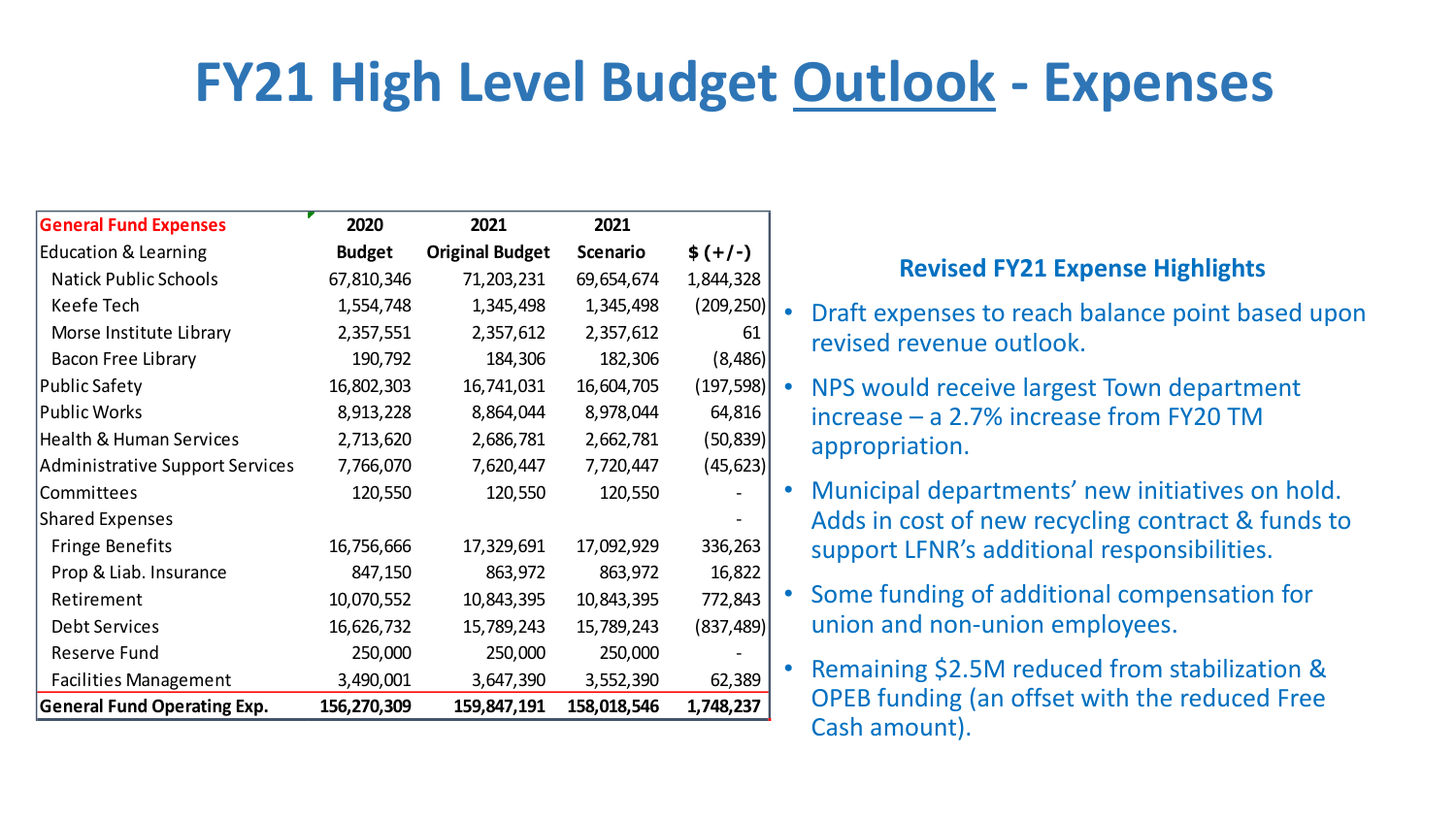#### **Outstanding Existing Debt 6-30-19**